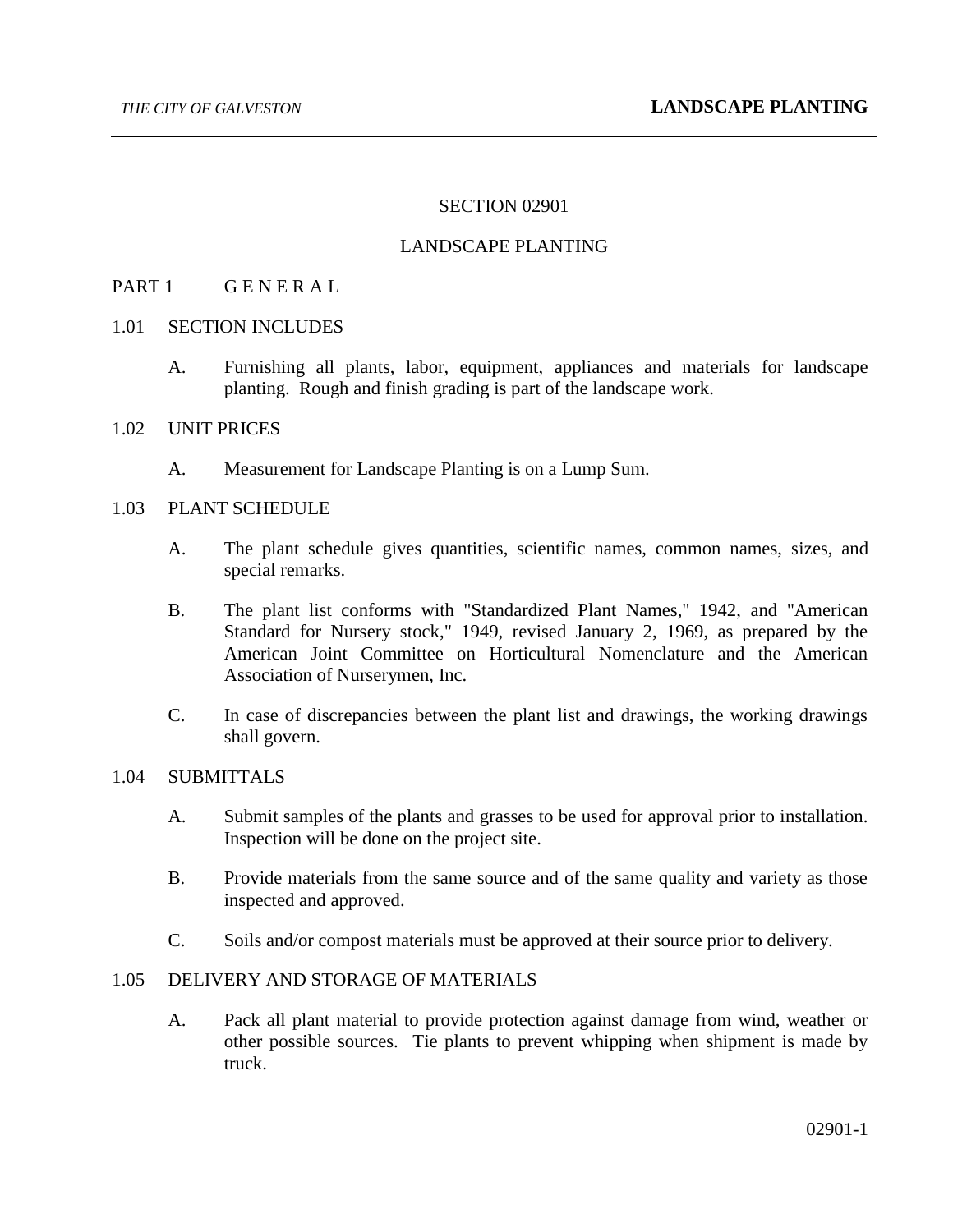- B. When shipment is made by rail, pack plants and ventilate cars as required to prevent sweating.
- C. Provide a platform from all B&B root balls over 24 inches in diameter.
- D. Store plants on the site as directed.
- E. Spray with antitranspirant at time of delivery in warm season months. Apply at rates in accordance with manufacturer's recommendations.

#### 1.06 SUBSTITUTIONS

- A. Substitution of larger size or better grade than specified will be allowed, but with no increase in unit cost.
- B. Substitution of an alternate species may be accepted upon written approval from the Owner's Representative.

### 1.07 ACCEPTANCE AND APPROVAL

- A. There will be no partial acceptance of grasses.
- B. Upon Contractor's request, final approval will be made within 15 working days of date of notice if contracted work has been satisfactorily completed.
- C. Final approval of grasses will be given when the following conditions are met:
	- 1. There are no bare spots larger than 1 square foot.
	- 2. The total area of bare spots does not exceed 5 percent of the entire grass area.

## 1.08 WARRANTY

- A. Provide 1-year warranty on all plants and grasses. The warranty period commences after final completion.
- B. Replace plants that fail during the warranty period according to the specifications governing the original plants.
- C. Periodically inspect plants for proper watering and spraying, during warranty period.
- D. Damage caused by natural hazards such as hail, high winds or storm is not covered by the guarantee.
- E. Plant materials and grasses which die due to insects or diseases are included in the warranty.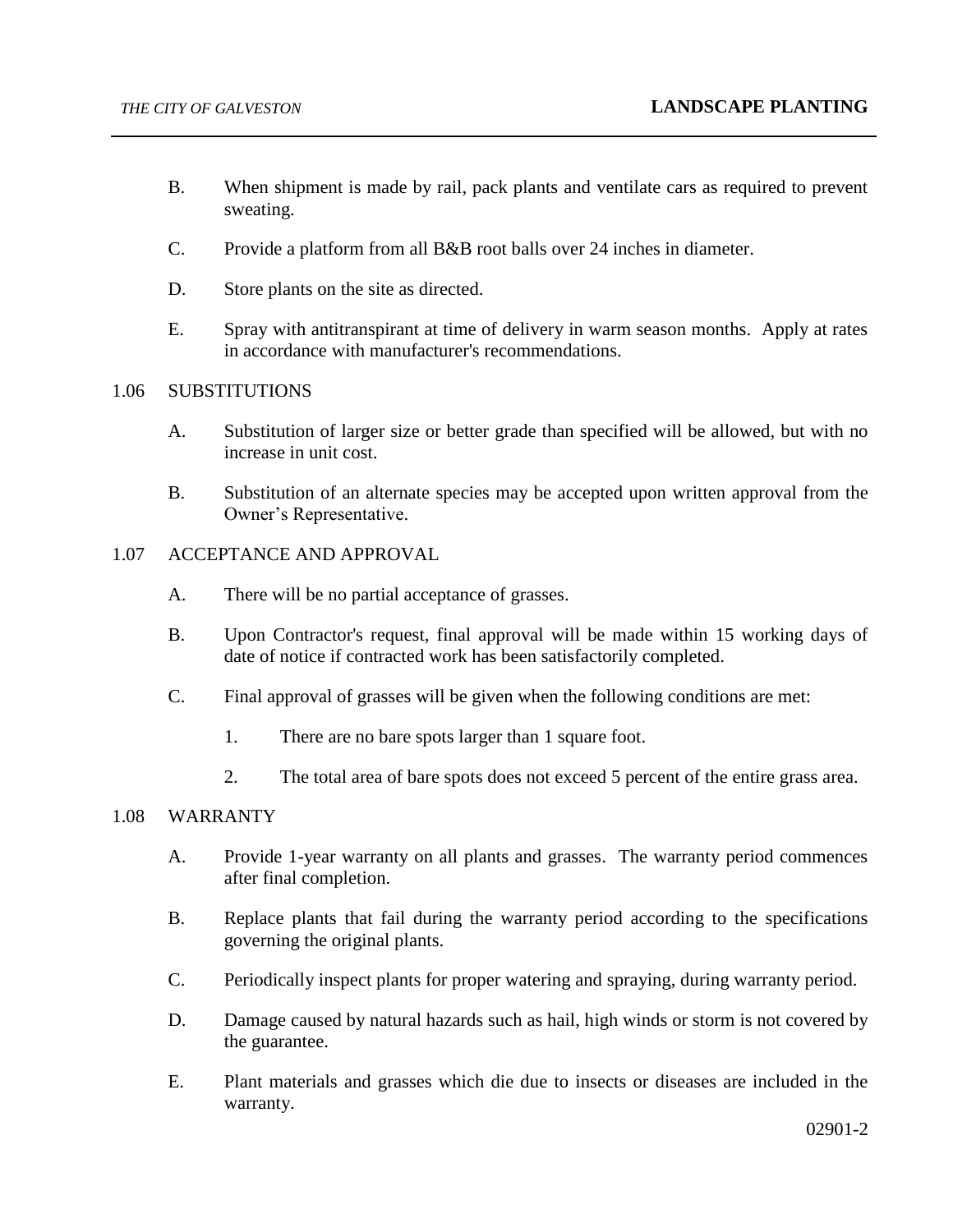F. Existing plant material required to be moved on the site will be protected under the warranty.

### 1.09 SOIL ANALYSIS

- A. Submit for approval an analysis of all soils obtained from off-site sources prior to delivery.
- B. Analysis of existing soil is not required.

### 1.10 PLANT CERTIFICATES

- A. Submit inspection certificates approved by the Owner's Representative as required by law with the invoice for each shipment or order of stock:
	- 1. Submit certificates to the Owner's Representative for review in ample time to be reviewed and meet installation schedule.

### 1.11 PROTECTION OF PERSONS AND PROPERTY

- A. Take all reasonable precautions to prevent injury to people and to avoid damage to existing structures, plants and grasses. Keep the area free of hazardous obstructions.
- B. Construct barricades where necessary for the protection of persons and property. Mark all barricades with red and white paint and with red reflectors. Erect barricades in the following locations:
	- 1. Areas dangerous to workmen and passersby.
	- 2. Along adjoining property that requires protection.
	- 3. Across streets and walks that are temporarily closed or rerouted.
	- 4. Around plants and trees to be protected.
- C. Excavations larger than 1 foot deep and 1 foot wide must be covered when not attended.
- D. Existing trees which may be subject to damage must be protected by fencing or boxing.
- E. During the course of planting operations, protect all installed plants and lawns from damage. If heavy equipment or materials must be moved across lawns, use planks or pontoons to protect the turf. Similarly protect walks across which heavy equipment must pass.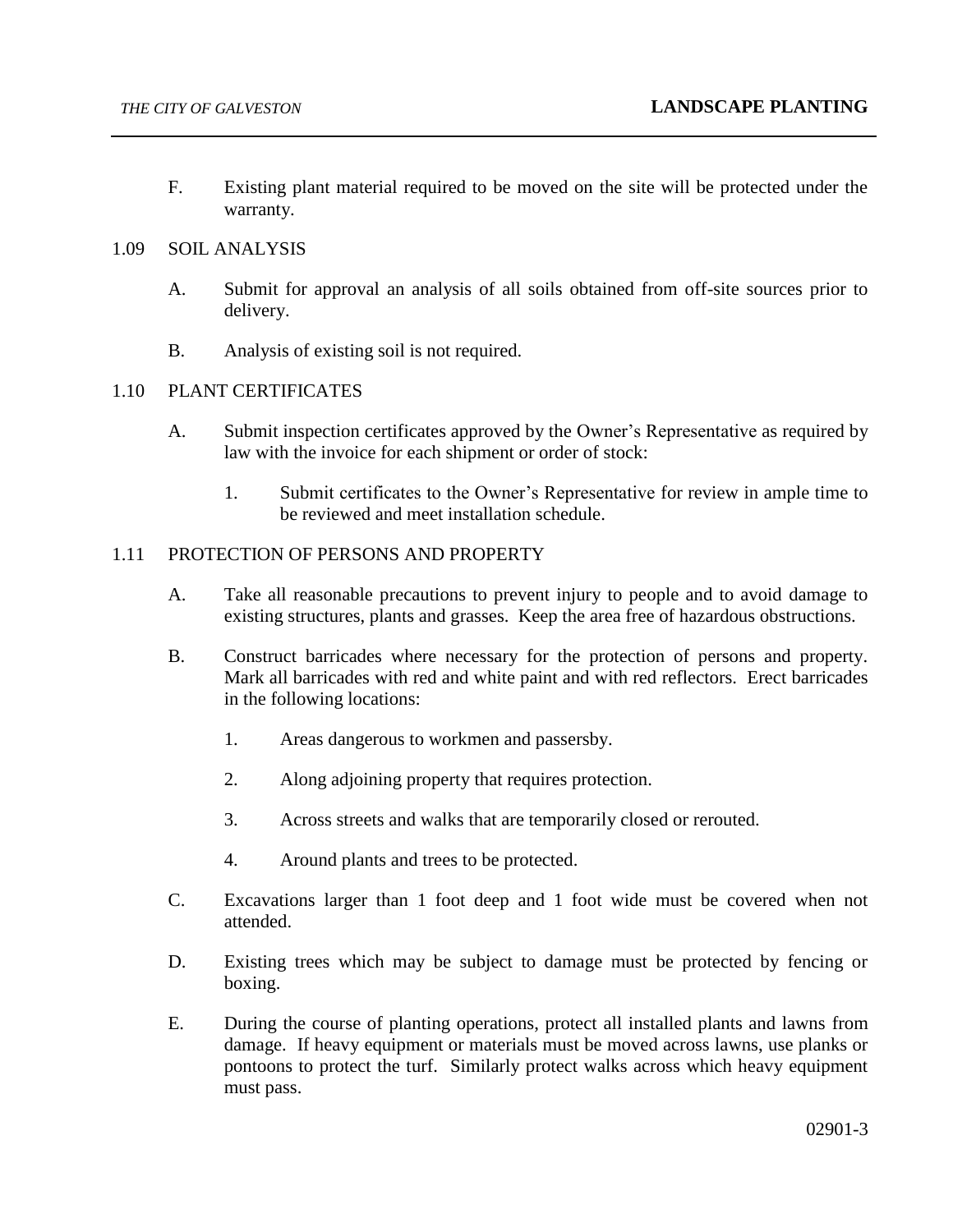### 1.12 DEFINITIONS

- A. "In situ" refers to any soil which is existing and in place on the project site at the time landscape work commences.
- B. "Establishment period" refers to a period of 45 days after installation during which time 5 percent of the construction costs will be withheld.

# PART 2 PRODUCTS

### 2.01 TOPSOIL

A. Comply with Section 02920.

### 2.02 FERTILIZER

- A. Provide an inorganic commercial fertilizer which is uniform in composition, dry and free flowing, in original unopened containers, each bearing the manufacturer's guaranteed analysis. Caked, damaged or otherwise unsuitable fertilizer will not be accepted.
	- 1. For lawns: 20-10-5.
	- 2. For ground cover areas, shrub beds and tree holes: 12-24-12.

#### 2.03 ADDITIVES

- A. Adjustment of pH: For topsoil to attain the specified pH level, furnish raw, ground agricultural limestone containing not less than 85 percent calcium carbonate of which 50 percent will pass through a 100-mesh sieve and 90 percent through a 70-mesh sieve. Wait 2 months after planting before application of fertilizer.
	- 1. The following Table is a guideline to establish the pounds of limestone needed per 1,000 sq. ft. of turf:

| Soil pH | <b>Sands, Loamy Sands</b> | <b>Sandy Loam</b> | Clay Loam, Clay |
|---------|---------------------------|-------------------|-----------------|
| >6.0    |                           |                   |                 |

#### **Pounds of Limestone Needed per 1,000 sq. ft.**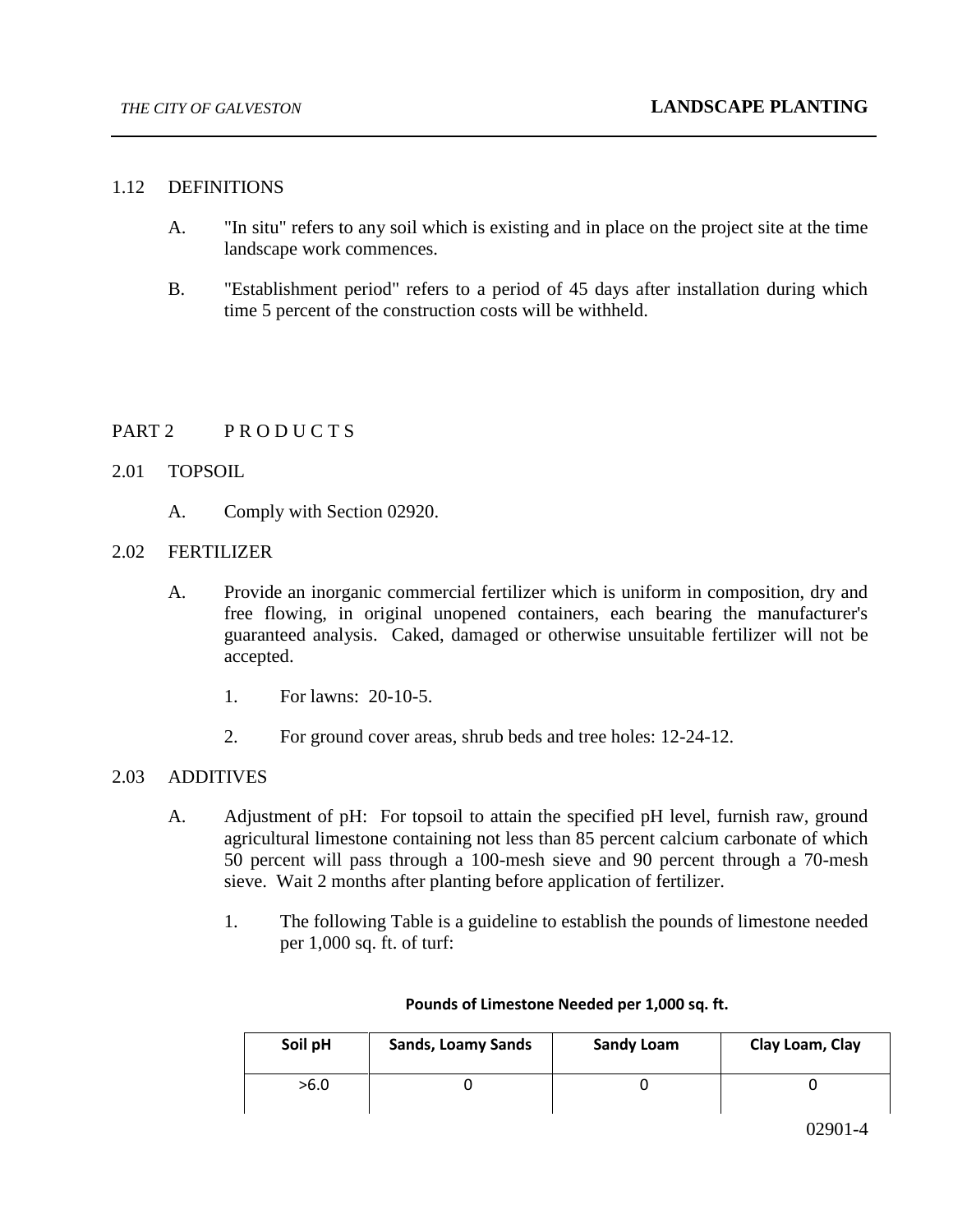| $5.1 - 6.0$ | 50  | ᄀᄃ<br>ر_ ٰ | 100 |
|-------------|-----|------------|-----|
| 5.0>        | 100 | 125        | 175 |

- B. Humus: Provide a rich humus material free of sticks, stones, weedy roots, or other foreign matter. Humus must have ample water holding capacity and plant food retention. Use a humus with a dark brown to black color.
- C. Top Dressing Mulch: Provide pine or redwood bark that is evenly shredded, consisting of 90 percent organic matter, brown in color, and free of harmful minerals. Maximum particle size not to exceed 3 inch in diameter.
- D. Sharp Sand: Obtain clean sharp sand of hard durable grains, free from dirt, organic matter or other impurities. Use sand with a grade between 0.05 mm and 2 mm.
- E. Concrete Gravel: Provide clean, crushed stone consisting of hard, durable, uncoated particles free from injurious amounts of soft friable, thin or laminated pieces. Use gravel which conforms to ASTM C 33. The sieve size will be 3/4 inch, 90 to 100 percent passing.

## 2.04 CONSTRUCTION MATERIALS

- A. Tree Guys:
	- 1. Guy Wires. Use 10-gage galvanized annealed iron wire.
	- 2. Hose will be 2-ply, fiber-reinforced dull green rubber at least 3/4 inch diameter.
	- 3. Turnbuckles will be galvanized, with a 3-inch minimum lengthwise opening and fitted with screw eyes.
- B. Stakes:
	- 1. For use in identifying tree and shrub locations.
		- a. Use 1" x 2" pine, or equivalent, 18 inches long.
		- b. Use waterproof marker for identification.
	- 2. Where applicable for anchoring trees, use wood deadmen of at least 2" x 4" stock, 36 inches long and buried 3 feet.
	- 3. For supporting guyed trees, use stakes that are of at least 2" x 4" stock, 36 inches long. Notch stakes for guy wires 2 inches from the top.

02901-5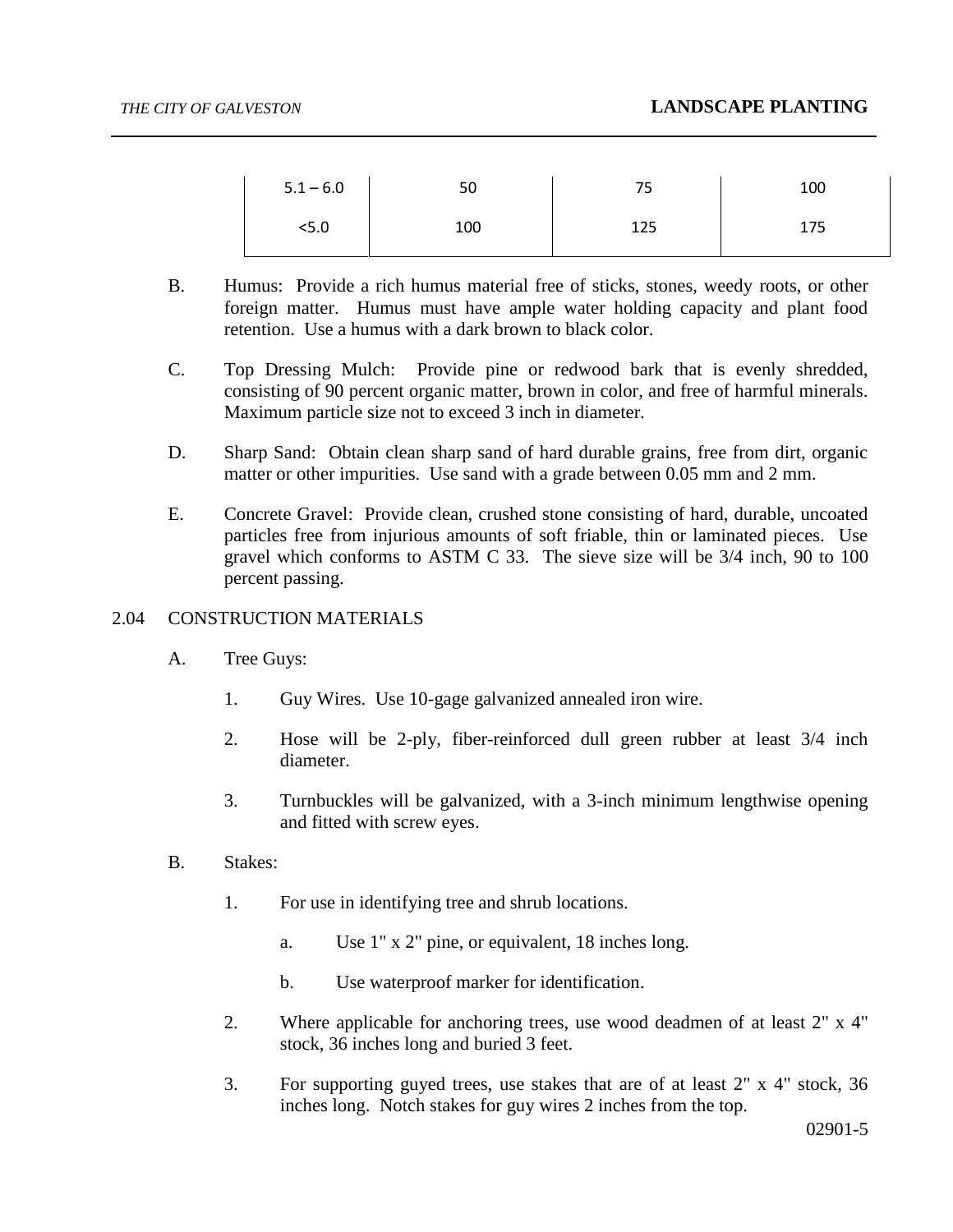- 4. Use tree stakes that are of sound and durable quality capable of withstanding aboveground and underground conditions either "T" Post or Treated Lodge Poles.
- C. Edging:
	- 1. Provide 1/2" x 4", Cypress, Redwood, Cedar or Treated Lumber header board.
	- 2. Provide 1" x 2" x 12", Cypress, Redwood, Cedar or Treated Lumber stakes.
- D. Paper for Wrapping Trees: Use first quality, 4-inch-wide bituminous impregnated tape, corrugated or crepe paper, specifically manufactured for tree wrapping and having qualities to resist insect infestation.
- E. Materials for Flagging Trees:
	- 1. Mark guyed trees with surveyors white plastic tape.
	- 2. Use surveyor's plastic tape for marking as follows.
		- a. Red to be removed.
		- b. Yellow to be transplanted.
		- c. Green to remain.
		- d. Blue to identify special handling.
- F. Labels: Legibly label plants with durable labels that identify the plant by scientific and common name. Use waterproof ink.
- G. Tree Seal: All pruning cuts, bruises, or scars over 3/4 inch in diameter on trees will be treated with a commercial tree wound dressing.
- H. Polyethylene: Use virgin base, resin blended polyethylene sheeting with carbon black concentrate of 2.5 percent.

## 2.05 SPRAYS

- A. Sterilization:
	- 1. Use approved solution of "Dyclomec 4G" or equal for areas to be planted.
	- 2. Use 'Pramitol' or equal for areas to be paved.
- B. Herbicides: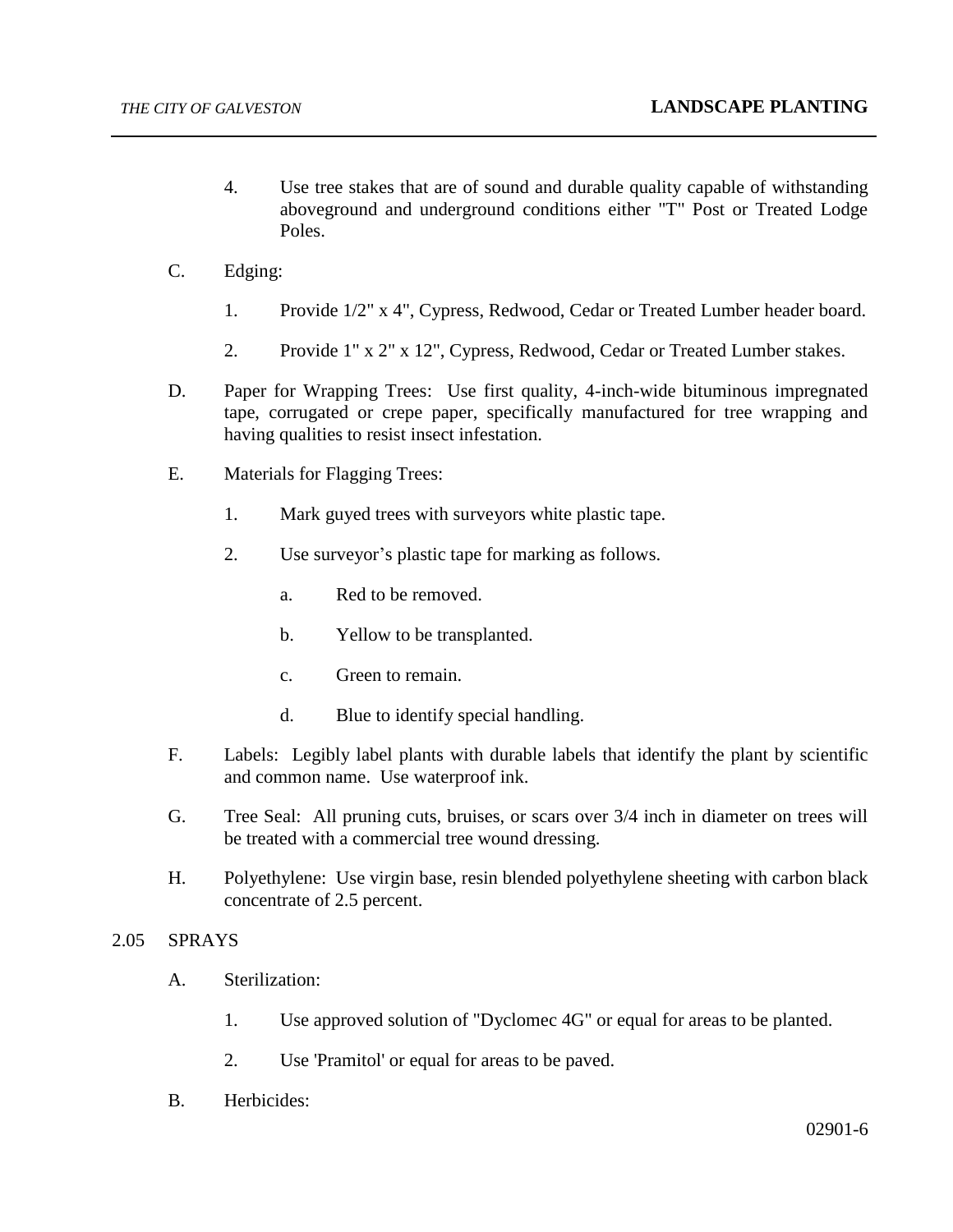- 1. Use round-up or an approved equal systemic Non-Selective, Post Emergent Herbicide on specified areas to kill all vegetation.
- 2. Use "Confront" or equal for general control of broadleaf weeds in lawns.
- 3. Use "Preemerg, Eptam, Dryclomec" or equal for ground cover.
- 4. Use an approved pre-emergent to control seed germination in specified areas.
- C. Antitranspirant:
	- 1. Use approved antitranspirant for all plant material that is stored and/or heeledin on the site.
	- 2. Use approved antitranspirant on all planted trees and shrubs.
- D. Root Stimulant: Use approved root stimulant on all newly planted trees, shrubs, vines and/or ground cover areas.

## 2.06 PLANT CHARACTERISTICS

- A. Provide plants which are true to type and name, and typical of their species or variety. Plants must have a normal, well-developed branch structure, with a vigorous root system, and must be generally sound and healthy. Use plants which are free from defects, including:
	- 1. Disfiguring knots.
	- 2. Sun scald.
	- 3. Injuries.
	- 4. Bark abrasions.
	- 5. Plant diseases.
	- 6. Insect eggs.
	- 7. Borers.
	- 8. Infestations.
- B. Select well formed plants balanced between height and spread typical of the species or variety with branches in normal position. Heading back plants to meet size limits will not be permitted.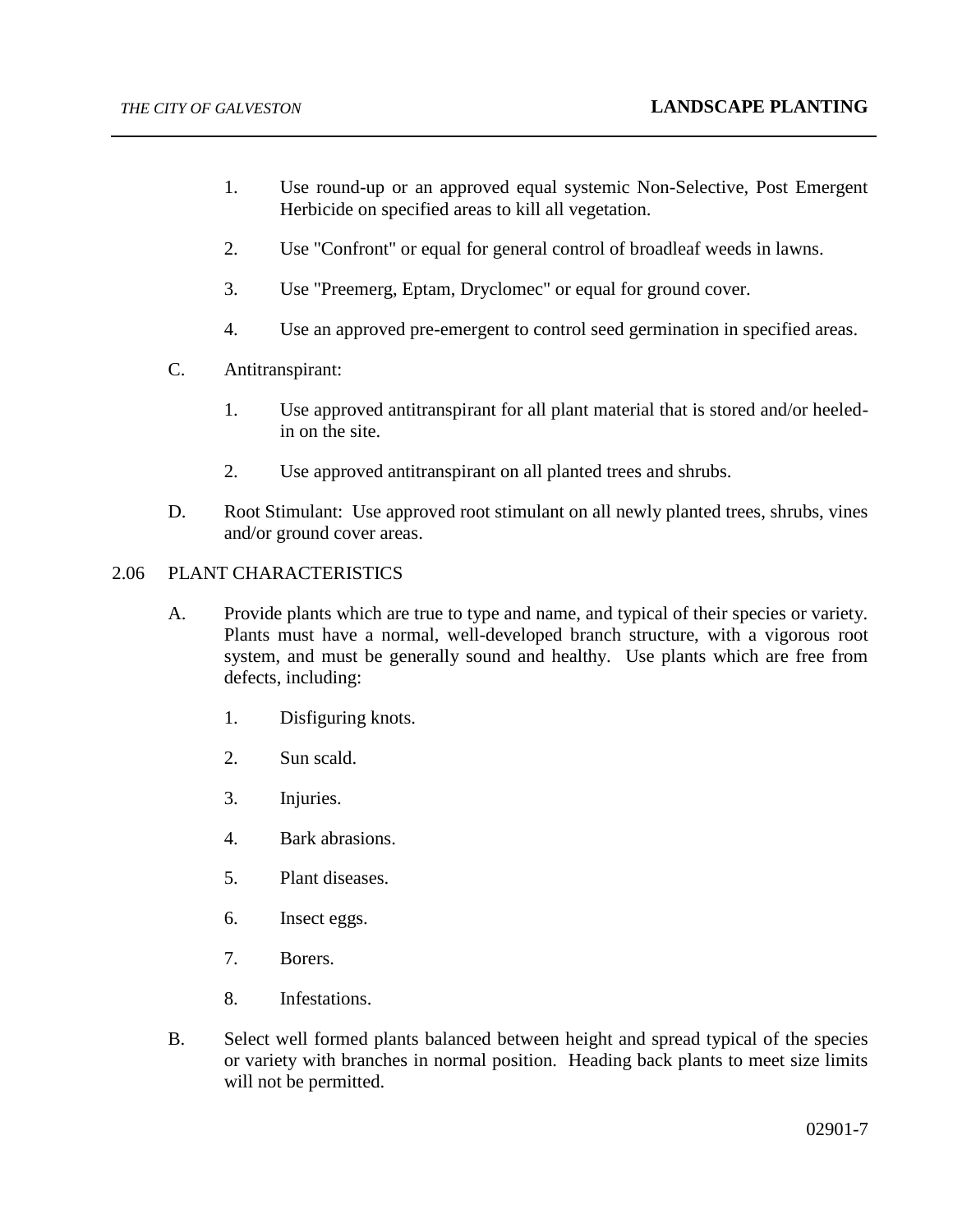- C. Unless otherwise specified, all plants will be nursery grown and at least twice transplanted. Use plants which have been growing under similar climatic conditions to those of the project for at least 2 years prior to the date of the contract. Recently stepped-up plants will not be acceptable. All B&B or bare root plants must be freshly dug; heeled-in or cold storage plants will not be accepted.
- D. Balled, bare root and container-grown plants will conform to the definitions given in the American Standards for Nursery Stock.
- E. No tree will be accepted which has had leaders cut or damaged, or which has a thin, weak trunk and/or poorly formed tops.
- F. Regardless of sample selection, a plant may be rejected at the site by the Owner's Representative.

### 2.07 NURSERY STOCK

- A. Deciduous Trees: Provide trees which are straight and symmetrical and have a persistently preferred main leader. The crown must be in good overall proportion to the entire height of the tree. Where a clump is specified, a plant having a minimum of three stems originating from a common base at the ground line will be furnished. Measure trees by average caliper of trunk.
	- 1. For trees up to 4 inches in diameter, measure caliper 6 inches above ground.
	- 2. For trunks larger than 4 inches, measure caliper 12 inches above ground.
- B. Evergreen Trees: Form of the top will be typical of the species and not unnaturally sheared or color-treated. Measure by average caliper. Caliper will be taken 6 inches above the ground on trees up to 4 inches in diameter and 12 inches above the ground on trees larger than 4 inches.
- C. Vines and Ground Cover: Provide plants which are container-grown for sufficient time to ensure adequate root growth to hold the soil in place and retain the original shape when removed from the container.

### 2.08 FIELD-COLLECTED PLANTS

- A. Field-collected plants must be grown in favorable locations that ensure fibrous roots and vigorous growth. Such plants will be selected on site by the Landscape architect.
- B. Provide balls at least 1/3 greater in diameter than those specified for nursery stock.
- C. If dug in dormant season and bare root is acceptable, the spread of roots must be at least 1/3 greater than the spread of roots for bare root nursery stock.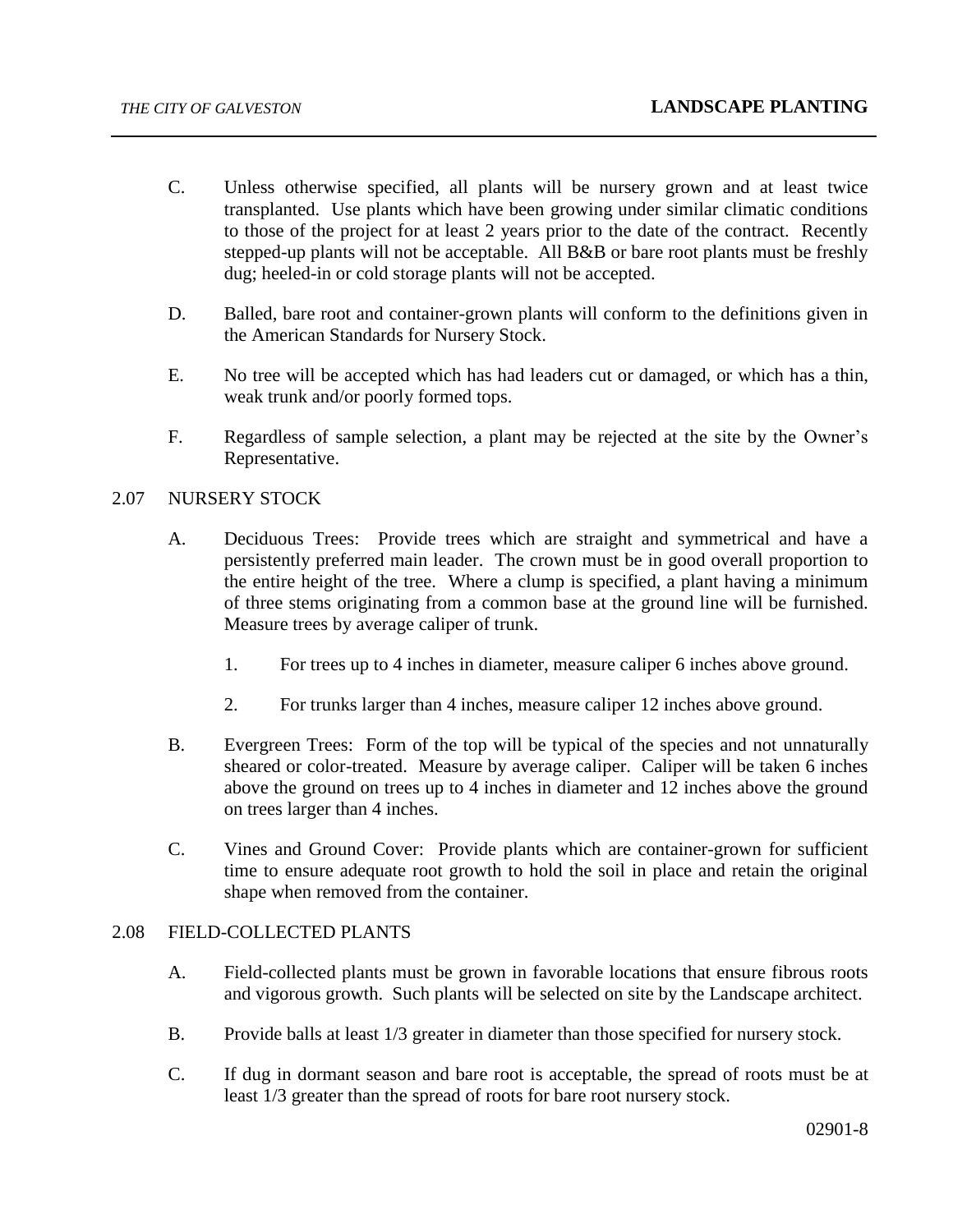#### 2.09 SEED

- A. Seasonal Limitations:
	- 1. Bermuda:
		- a. Hulled seeds may be planted between October and March.
		- b. Unhulled seeds may be planted between April and September.
	- 2. Rye:
		- a. Plant between October and February.
- B. Bermuda: Provide common Bermuda seed that is extra-fancy, treated, lawn type. Deliver in original, unopened container showing weight, analysis, name of vendor and germination test results. Wet, moldy, or otherwise damaged seed will not be accepted.
- C. Rye: Deliver annual Winter Rye seed in original unopened containers. Seed must be fresh, clean, and mixed in labeled proportions. As tested, minimum percentages of impurities and germination must be labeled.

#### 2.10 HYDROMULCH

A. Provide hydromulch second as noted in Section 02932 - Hydromulch Seeding.

#### 2.11 GRASS

- A. Grass used should match existing or as specified on the drawings.
- B. Obtain certified sod from an approved source.
- C. Provide material which is true to type and name, and is typical of the species or variety.
- D. Delivery:
	- 1. Identify and tag sods with correct scientific and common name for each species.
	- 2. Do not deliver more sods than can be planted within 8 hrs.
	- 3. Transport and deliver sods in/on pallets.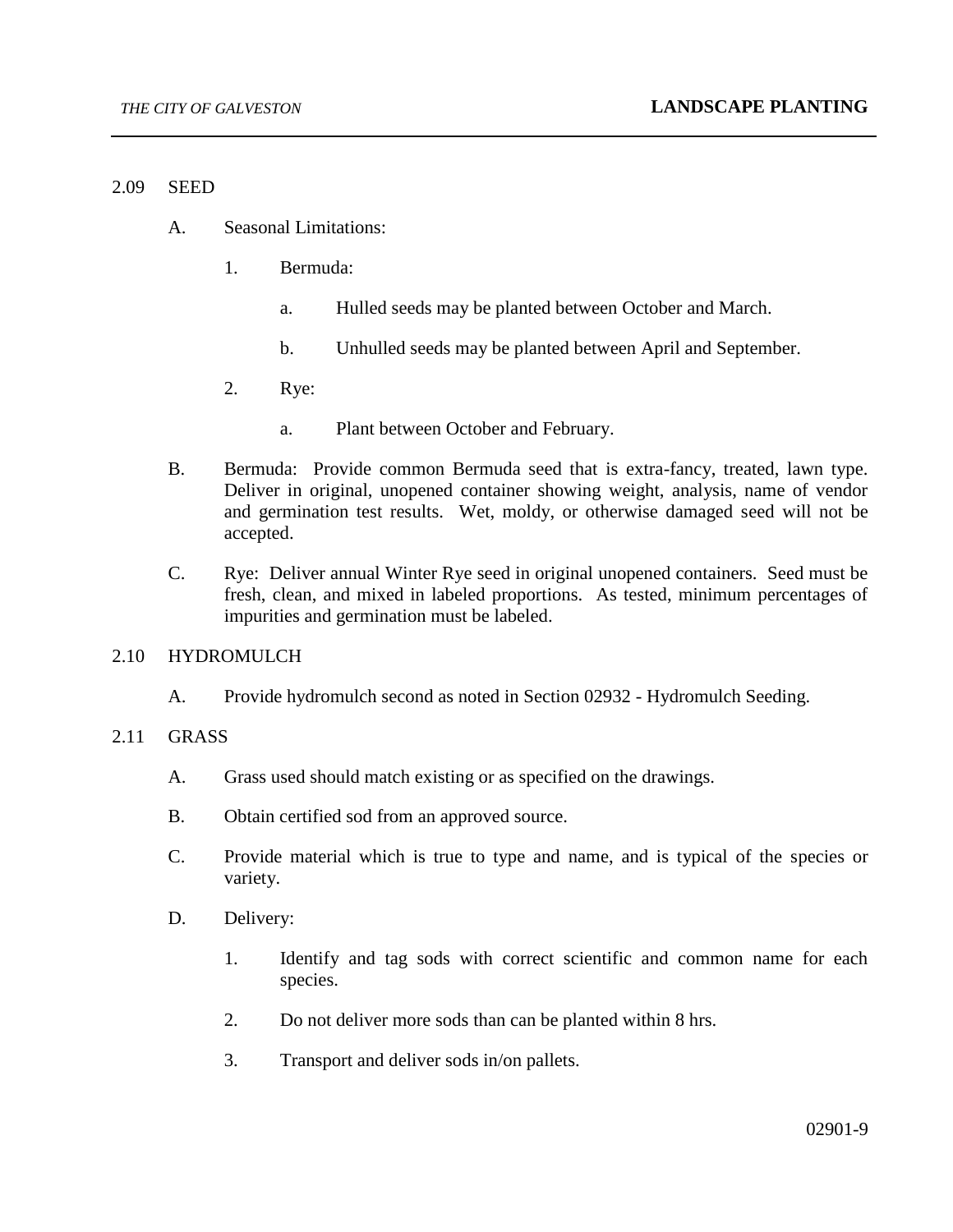- 4. Protect sods against dehydration, overheating or contamination during transportation and delivery.
- 5. Cover unplanted sods with moistened burlap to prevent dehydration or overheating while awaiting installation.
- 6. Sods must be harvested within 12 hours of planting and arrive at the project site in a moist condition.
- E. Products:
	- 1. Material to be uniform in color, leaf texture and density.
	- 2. Material to be graded #1 or better.
	- 3. Uniform mowed height at time of harvesting material: 1 1/2 inches.
	- 4. Inspected and certified free of diseases, nematodes, and undesirable insects by authorized representative of State Department of Agriculture.
	- 5. Material will not be acceptable if it contains any quack grass, Johnson grass, poison ivy, nut grass, thistle, common bent grass, wild garlic, morning glory, perennial sorrel or bromegrass.
	- 6. Turf will be considered weed free when found to contain less than 1 percent of dandelion, jimson weed, mustard, chickweed, per 100 square feet.

## PART 3 E X E C U T I ON

## 3.01 WORK CONDITIONS

- A. Site Availability: Begin no landscape work where conflicting site work by Owner is incomplete or as otherwise directed by the Owner's Representative.
- B. Weather Restrictions: Stop all work during inclement weather such as drought, high winds, excessive rain, extreme heat, cold or freeze. Obtain authorization before resuming work.

## 3.02 PLANTING PROCEDURES

- A. Temporary Nursery: A temporary nursery may be used to store plants, but no more than 5 days before planting. Keep plants well watered and protected.
	- 1. Immediately upon delivery. Apply spray from top to bottom. Thoroughly cover plants, but not to the point of run-off. Spray block units and not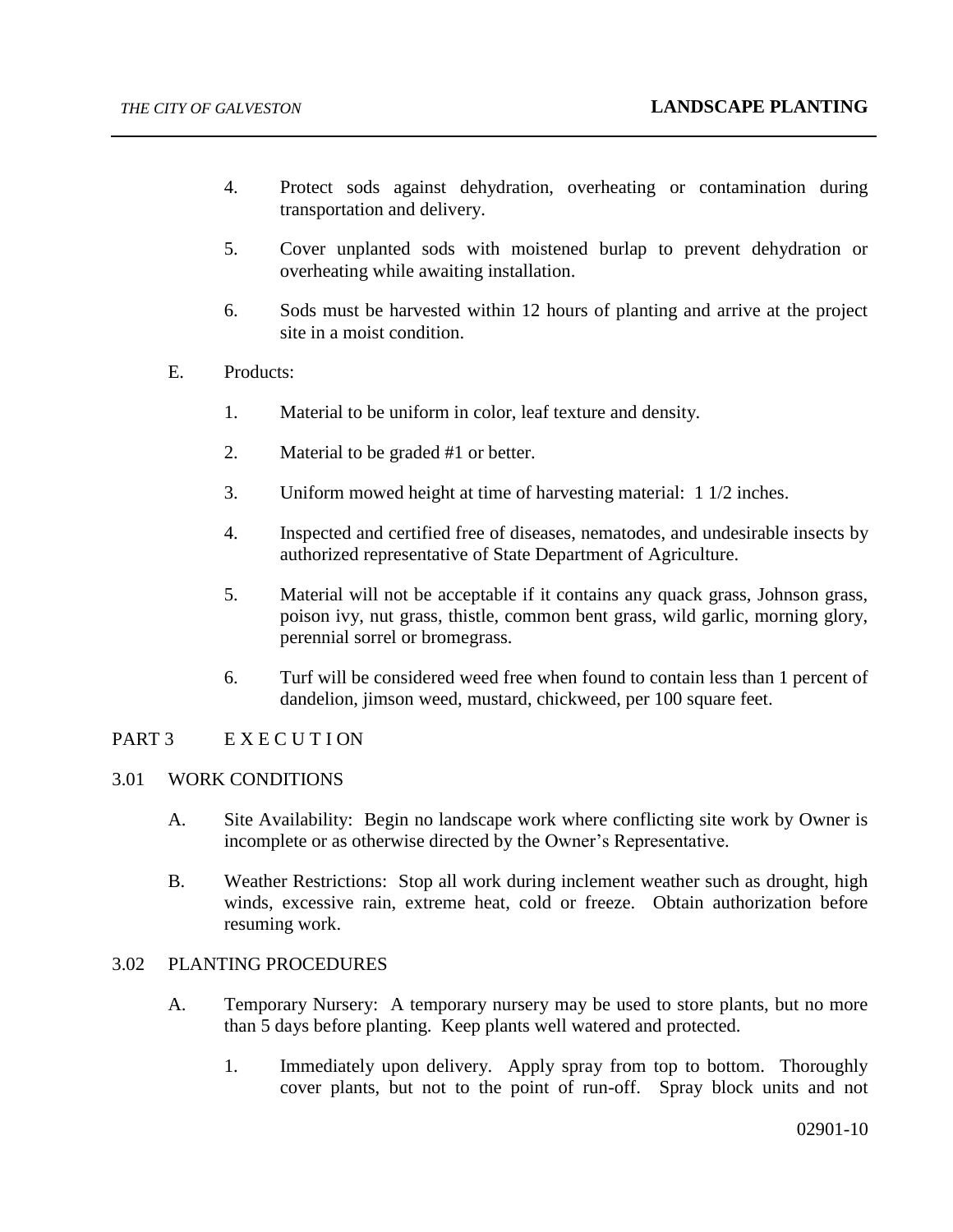individual plants. Use a low-pressure, fine-mist applicator. Spray at rates recommended in the manufacturer's directions.

- 2. Handle all balled and burlapped plants by the ball only.
- 3. Upon delivery, immediately heel-in bare root plants. Open bundles, separate plants, set roots in trenches and cover with topsoil. Water plants with an approved root stimulant containing vitamin B.
- 4. Handle container plants by the container.
- 5. Handle ground cover plants in flats. Pack flats tightly together and sprinkle plants everyday.
- 6. Special plants so designated must be kept in an approved enclosure or planted the day of delivery.
- 7. Store soils and additives on approved platforms.
- B. Digging and Handling:
	- 1. The actual planting operation must proceed without delay and in a manner to avoid undue drying of the roots because of exposure to air and sun. Keep an ample supply of sawdust available to cover the roots. Keep the roots well covered and moist until the plants can be placed in the final location and permanently planted.
	- 2. Handle all plant stock with care to prevent injuries to the trunk, branches and roots.
	- 3. Dig bare root plants when fully dormant. Keep all of the root system intact; do not prune the root system. However, any roots that are broken, crushed, or bruised must be cleanly cut back to sound wood. Make the cut on an angle so that the exposed end faces downward. Seal any cut root exceeding 3/4 inch in diameter with an approved tree wound dressing.
	- 4. Balled and burlapped plants must have the root system encased in a firm, solid ball of natural earth, wrapped in burlap and tightly bound. Each ball must be of sufficient size to encompass all the fibrous feeding roots and not smaller than required by the American Standards for Nursery Stock. The ball must remain firm and compact throughout the planting operations.

### 3.03 SITE PREPARATION

A. Existing Trees: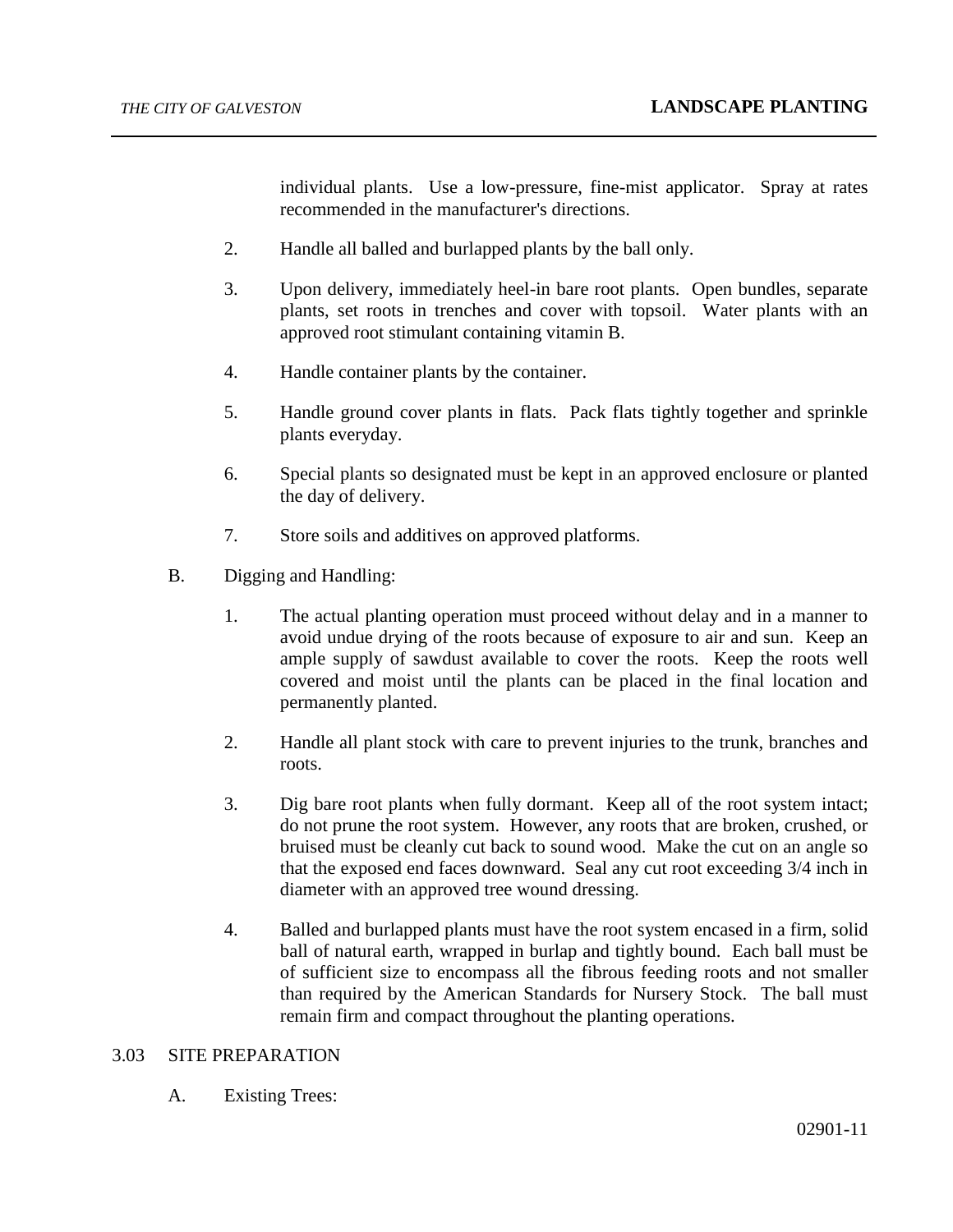- 1. Protection: Protect tops, trunks and roots of trees to remain on the site. Before starting work, box, fence or otherwise protect trees subject to construction damage. Remove boxing when directed. Permit no stockpiles of heavy equipment within the branch spread of trees.
- 2. Removal: Remove trees marked for removal. Do not remove any tree without proper authorization. Stumps within 36 inches of final grade must also be removed.
- 3. Pruning: Cut and trim trees only as directed; do not cut any tree without proper authorization. Trim existing trees of dead or diseased limbs. Cut limbs close to the trunk. Cover cuts with an approved tree wound dressing.
- B. Grading Around Trees: As required, fill or grade within the branch spread of trees to remain, observing the following requirements.
	- 1. For trenching beneath trees, tunnel under the tree roots with careful hand digging. Avoid cutting or injuring roots.
	- 2. Do not raise or lower the grade around an existing tree in any way, unless so directed.
- C. Placing Topsoil:
	- 1. Refer to Section 02920.
- D. "In Situ" soil Preparation:
	- 1. Cross-till in two directions all existing soil in designated areas to be planted, as follows:
		- a. In lawn areas to a minimum depth of 6 inches.
		- b. In shrub areas to a minimum depth of 10 inches.
	- 2. Evenly broadcast fertilizers and soil additives and thoroughly work into soil.
		- a. Smooth all tilled and amended areas to establish a rough gradient.
		- b. Deeply irrigate all tilled and amended areas to thoroughly wet soil particles and promote settlement.
		- c. After a settlement period of not less than 5 days, and before proceeding with any planting, smooth and rake as necessary to establish finish gradient as required.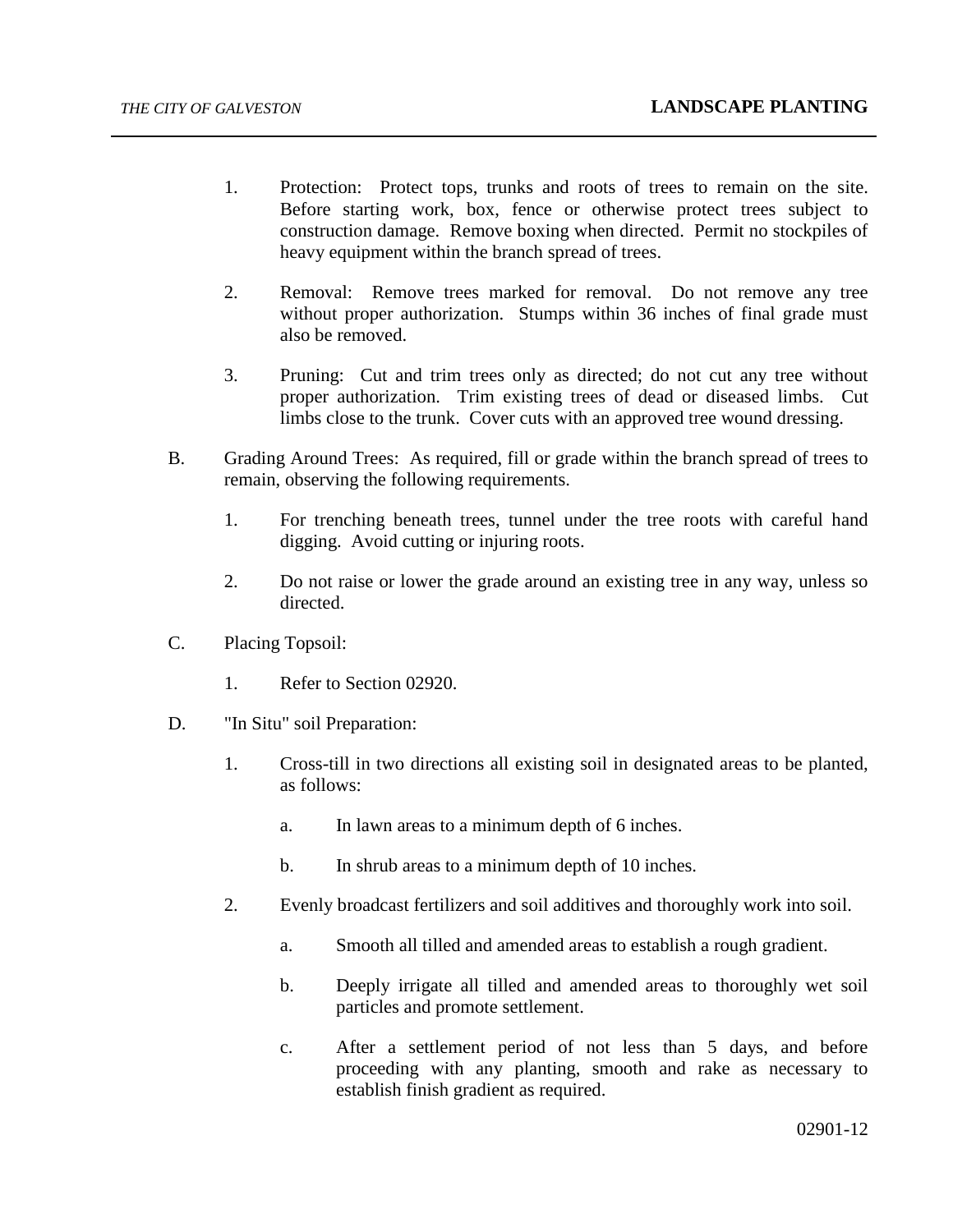- 3. In all areas which have been utilized for parking, storage or construction lots and/or where heavy equipment has been used, cross-rip the entire compacted areas in two directions to a depth of 10 inches before tilling and amending the soil as specified. A heavy float or drag harrow should be used to smooth all surface areas.
	- a. Verify location of all underground utilities before ripping.
	- b. Ripping teeth should not be set at more than 10-inch spacing.
- E. Fertilizer: Evenly broadcast and work fertilizer into soil at the following rates:
	- 1. Lawns: 1 1/2 N pounds per 1,000 square feet.
	- 2. Ground Cover, Shrub, and Tree Areas: 1 1/2 N pounds per 1,000 square feet.
- F. Additives:
	- 1. Humus. Evenly broadcast and work into in-situ soil at a rate of 1 cubic yard per 200 square feet.
	- 2. Sharp Sand. Evenly broadcast and work into in-situ soil at a rate of 1 cubic yard per 200 square feet.
	- 3. Concrete Gravel. Utilize as a drainage course as shown on construction drawings.

## 3.04 PLANTING TREES, SHRUBS, AND GROUND COVER

- A. Layout: Before proceeding with planting operations, notify the Owner's Representative 3 working days in advance to coordinate a site visit. Set stakes and/or all 5-gallon and larger sized plants in their permanent locations and acquire approval from Landscape Architect. Do not place plant and/or stakes in planter areas until soil has been placed and approved.
- B. Excavation: Excavate holes for placement of plants.
- C. Setting Trees and Shrubs:
	- 1. Set all plants plumb or straight and centered in the pit or hold.
	- 2. Form a 6-inch-deep ring around the inside perimeter of the bottom of the tree pit to facilitate drainage away from the roots and/or ball of the plant. Place the plant upright on the remaining mound of undisturbed soil. Spread the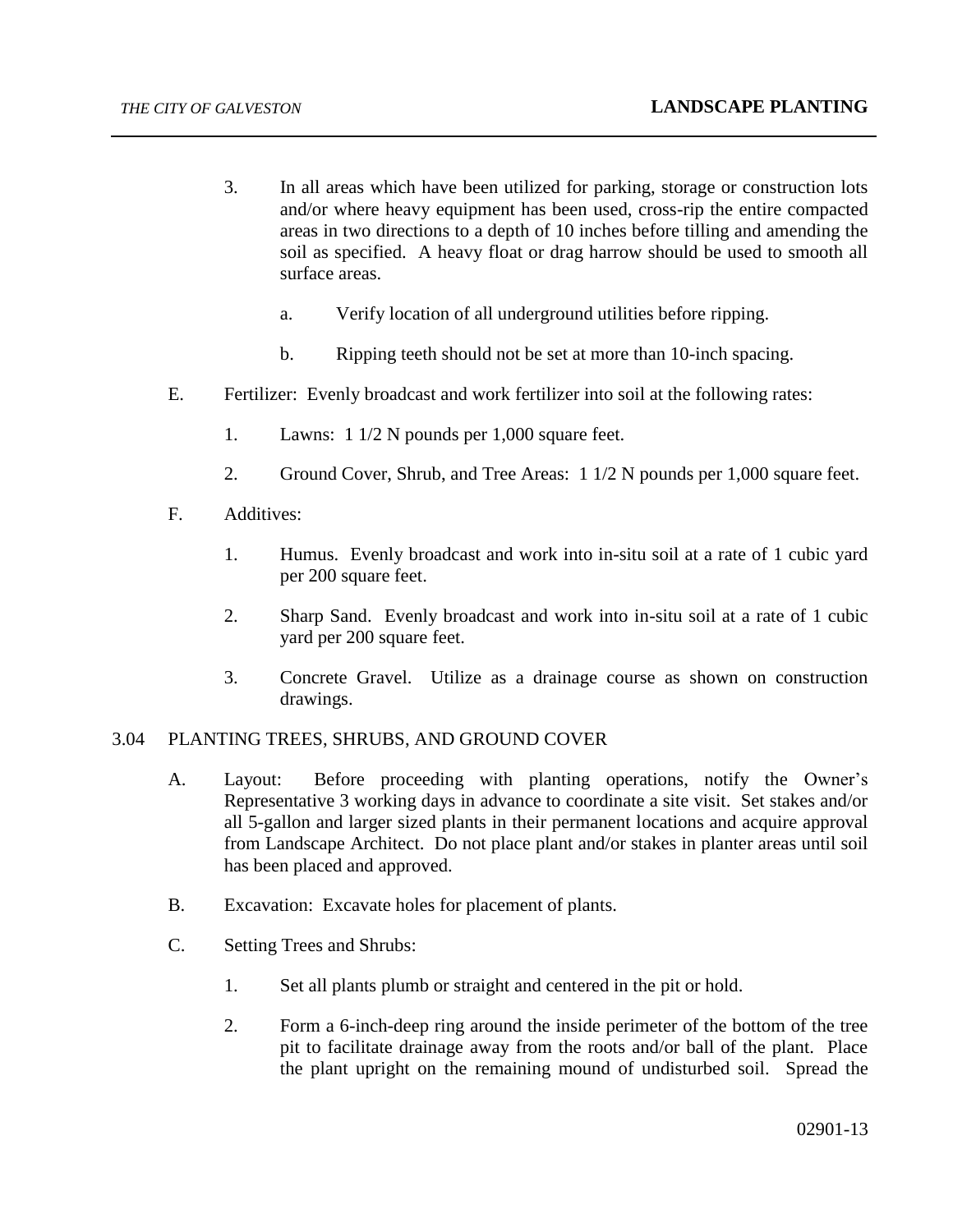roots of bare root plants to their natural position and cut off all broken or frayed roots. Place balled and burlapped plants with their balls still wrapped.

- 3. When balled and burlapped plants are being set, loosen all burlap, ropes and wire from the tops and the sides of the ball before backfilling with soil. Do not remove burlap from beneath the ball.
- 4. For boxed trees, remove all box sides, bottom and bands, taking care not to injure the root ball.
- D. Backfilling Around Trees and Shrubs:
	- 1. Backfilling each plant hole with a planting soil mixture for all "in situ" planted areas as follows: 60 percent soil, 20 percent humus, and 20 percent sand.
	- 2. Construct a minimum 4-inch-high soil berm to form a watering basin around newly planted trees and shrubs. On all slopes except minor ones, form soil into an adequate dam or shoulder on the downhill side to catch and hold water and prevent erosion. Properly regrade the slope on the uphill side.
	- 3. Hedge plants may be planted in a continuous trench instead of pits. Evenly space plants true to line and regrade after settlement.
- E. Guying, Staking and Wrapping: Support all trees immediately after planting by the use of guys and/or stakes as noted in the plant list.
	- 1. Guy each tree with three guys equally spaced around the tree. Where possible, attach each guy to the tree trunk at major branch crotches of the tree at least 4 feet above ground height. Encase guy wires in cloth-reinforced rubber hose to prevent cutting into the bark. Place encased guy wire around the trunk in a single loop. Stretch the guy at a 60-degree angle to a notched stake driven completely into the ground or to a deadman buried at least 3 feet below finished grade. Use a deadman where underground utilities are within 4 feet of finished grade. Wire should be equally taut to prevent the tree from swaying in wind. Mark each wire 3 feet above the ground with a 12-inch streamer of plastic white surveyors tape.
	- 2. Use three stakes for trees with a trunk 3- to 4-inch caliper; two for trunks with less than 3-inch caliper. Space stakes equally about each tree and drive vertically into the ground 2-1/2 to 3 feet. Avoid injuring ball or roots. Attach strands of wire around the trunk at the meeting of the primary branches and to each stake. Encase the wire around the trunks with cloth-reinforced rubber hose to prevent cutting into the bark.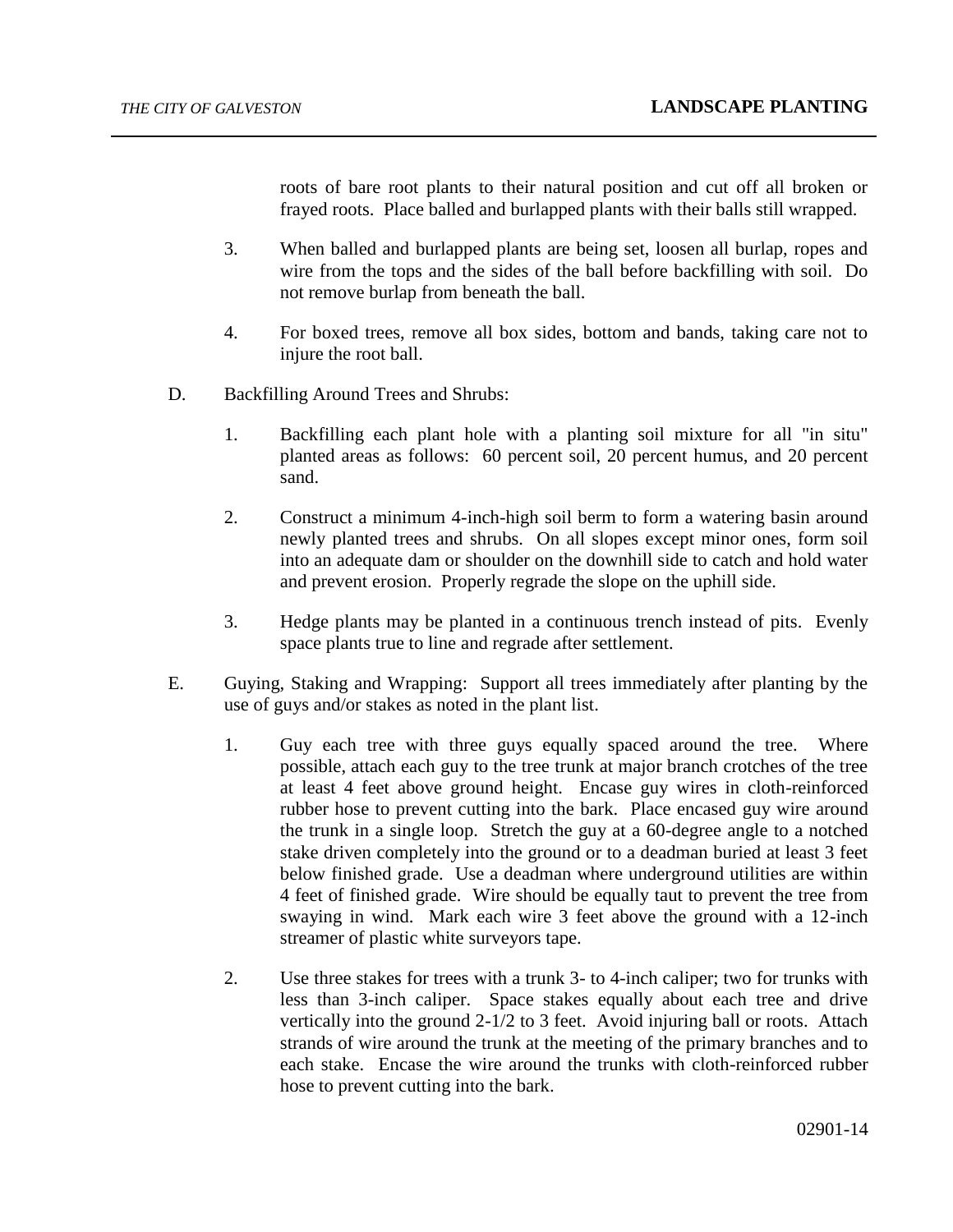F. Top Dressing Mulch: Provide a 1-inch layer of shredded hardwood mulch top dressing mulch for all ground cover and planter areas. Provide a 2-4 inch layer of mulch in the basis of all shrubs and trees.

## 3.05 PLANTING GRASS

- A. Preparation. Prepare imported topsoil and/or "in situ" soil. Hand rake to remove all sticks, stones and clods larger than 1 inch. Apply the final grade but do not mechanically compact the soil.
- B. Seed.
	- 1. Evenly broadcast seed specified in 2.09 at the following rates:
		- a. Bermuda: 1 pound per 1,000 sq. ft.
		- b. Rye: 6 pounds per 1,000 sq. ft.
	- 2. Roll the entire seeded area in two directions with a dry/weighted roller.
	- 3. Evenly top dress the entire seeded area with an approved sterilized commercial steer manure. Apply at 2 cubic feet per 100 square feet.
	- 4. Lightly but thoroughly sprinkle the entire seeded area with water after top dress application.
- C. Sod.
	- 1. Use Bermuda (common), Buffalo (609 or Prairie), or St. Augustine sod in accordance with 2.11a.
	- 2. Prepare soil in accordance with 3.03.
	- 3. Apply eptam (or approved equal) to all areas to be sodded. Follow manufacturer's recommended rates and apply during soil preparation period.
	- 4. Lay sod in a running bond pattern. Pieces should be consistently cut with joints tightly butted together. Water the in-place sod liberally and roll it in two directions with a heavy roller. Areas not level due to fluctuations in the sod depth should be covered and leveled with a 50/50 mix of sharp sand and topsoil. Fertilize in 6 weeks as directed by landscape Architect.

## 3.06 CLEANING AND MAINTENANCE